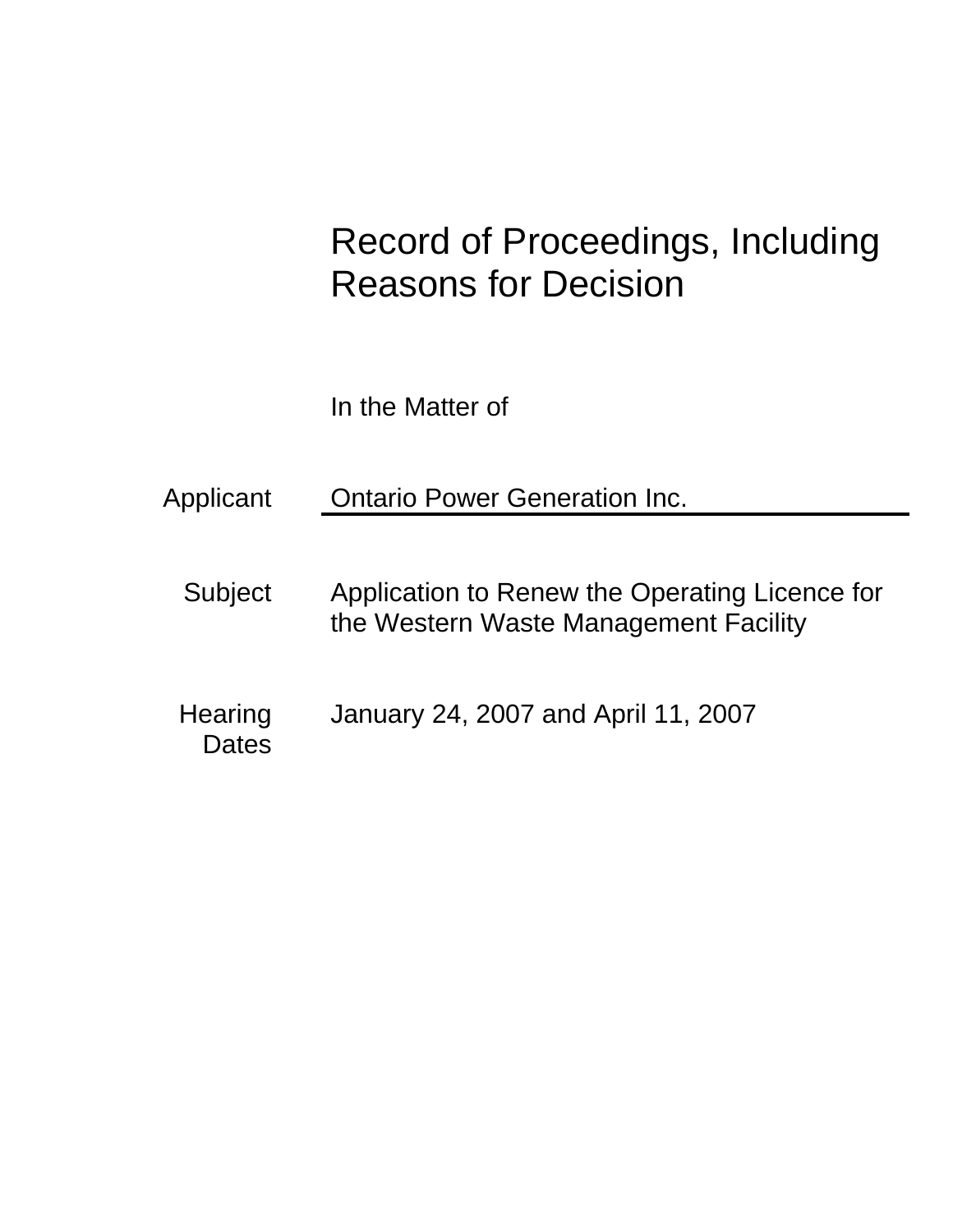# **RECORD OF PROCEEDINGS**

| Applicant:                                                    | <b>Ontario Power Generation Inc.</b>                                                                           |
|---------------------------------------------------------------|----------------------------------------------------------------------------------------------------------------|
| Address/Location:                                             | 700 University Ave, Toronto, Ontario M5G 1X6                                                                   |
| Purpose:                                                      | Application to renew the operating licence for the Western Waste<br><b>Management Facility</b>                 |
| Application received:                                         | July 31, 2006                                                                                                  |
| $Date(s)$ of hearing:                                         | January 24 and April 11, 2007                                                                                  |
| Location:                                                     | Canadian Nuclear Safety Commission (CNSC) Public Hearing Room,<br>280 Slater St., 14th. Floor, Ottawa, Ontario |
| Members present:                                              | L.J. Keen, Chair<br>M.J.M. McDill<br>A. Harvey                                                                 |
| Secretary:<br>General Counsel:<br><b>Recording Secretary:</b> | M.A. Leblanc<br>S. Maislin Dickson<br>S. Gingras                                                               |

| <b>Applicant Represented By</b>                              | <b>Document Number</b> |
|--------------------------------------------------------------|------------------------|
| • K. Nash, Senior Vice-President of Nuclear Waste Management |                        |
| Division                                                     | CMD 07-H3.1            |
| • K. Mombourquette, Vice-President, Nuclear Waste Operations | CMD 07-H3.1B           |
| • A. Khan, Manager, Safety Assessment and Licensing          |                        |
|                                                              |                        |
| <b>CNSC</b> staff                                            | <b>Document Number</b> |
| $\bullet$ B. Howden                                          | <b>CMD 07-H3</b>       |
| $\bullet$ K. Klassen                                         | <b>CMD 07-H3.A</b>     |
| $\bullet$ G. Cherkas                                         | <b>CMD 07-H3.B</b>     |
|                                                              |                        |
| <b>Intervenors</b>                                           | <b>Document Number</b> |
| See appendix A                                               |                        |

| Licence:          | Renewed        |
|-------------------|----------------|
| Date of Decision: | April 11, 2007 |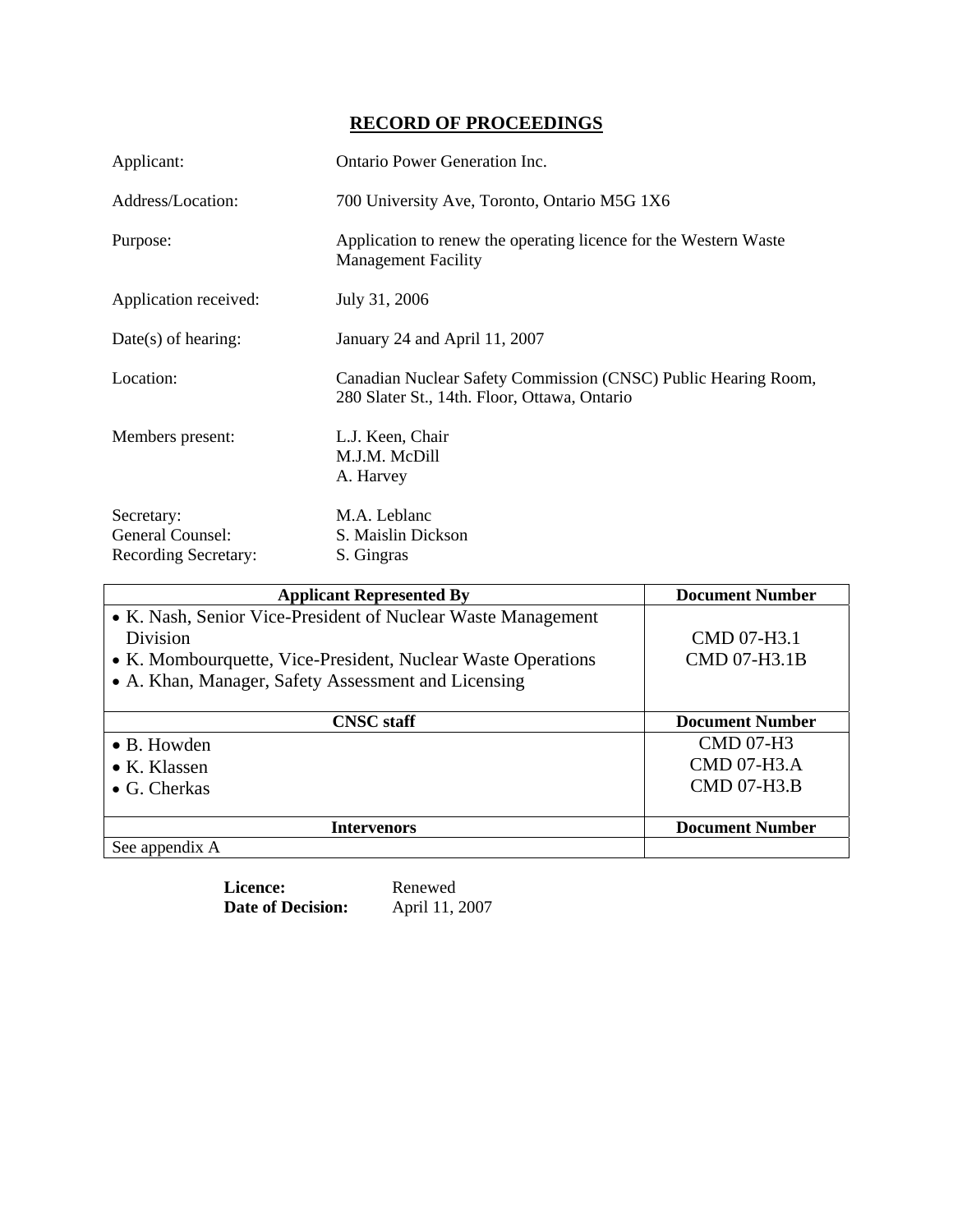## **Table of Contents**

| <b>Decision</b> |  |
|-----------------|--|
|                 |  |
|                 |  |
|                 |  |
|                 |  |
|                 |  |
|                 |  |
|                 |  |
|                 |  |
|                 |  |
|                 |  |
|                 |  |
|                 |  |
|                 |  |
|                 |  |
|                 |  |
|                 |  |
|                 |  |
|                 |  |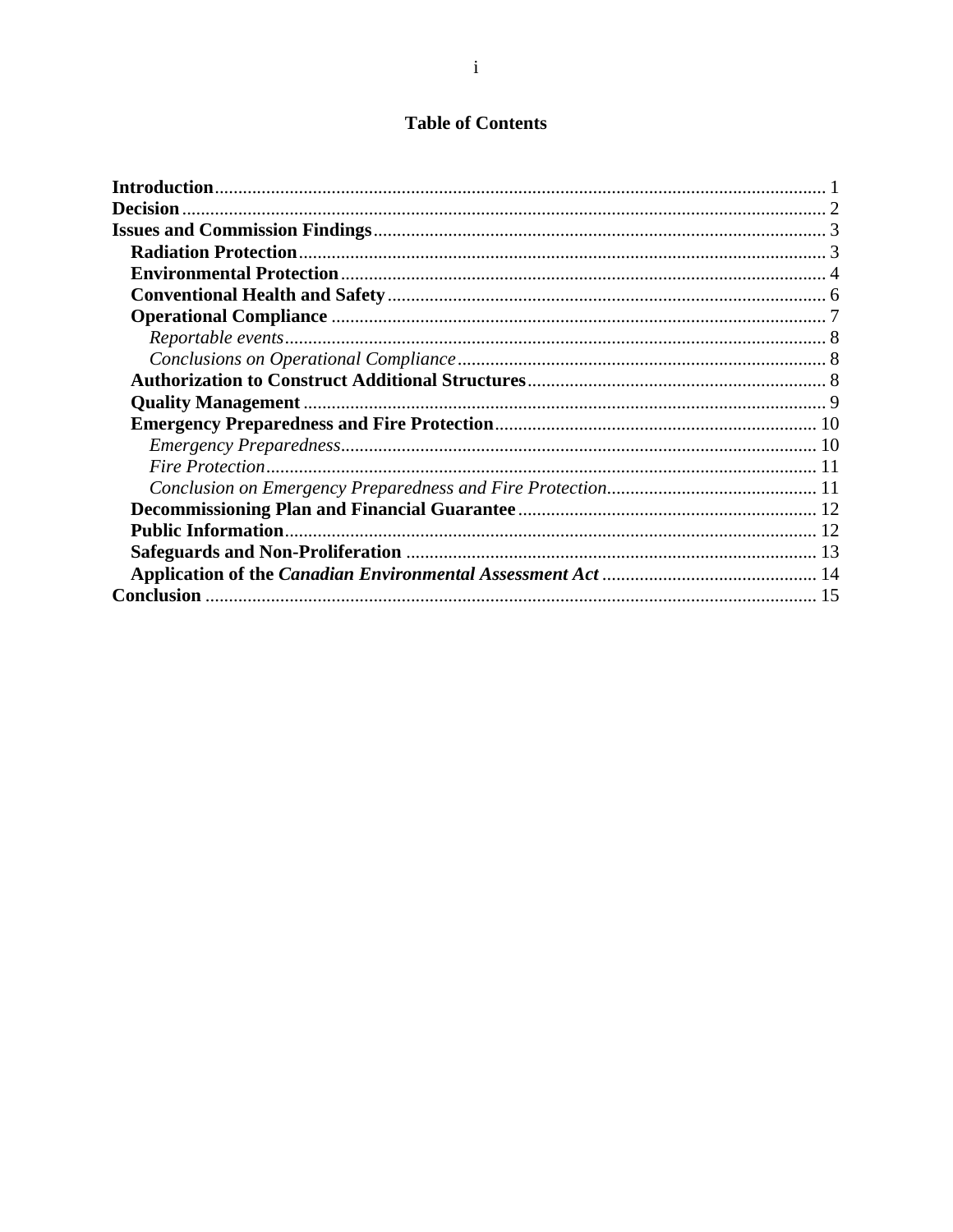#### **Introduction**

- 1. Ontario Power Generation Inc. (OPG) has applied to the Canadian Nuclear Safety  $Commission<sup>1</sup>$  (CNSC) for the renewal of the Class IB operating licence for the Western Waste Management Facility in the Municipality of Kincardine. The current operating licence WFOL-W4-314.06/2007 expires on May 31, 2007. OPG has requested a tenyear licence term.
- 2. The WWMF is located on approximately 19 of the 932 hectares that is the site of the Bruce Nuclear Power Development (BNPD) on the shores of Lake Huron, within the Municipality of Kincardine. The entire BNPD site is owned by OPG. The majority of the site was leased to Bruce Power Inc. (Bruce Power) in May 2001. OPG is the owner and licensed operator of the WWMF within the BNPD site.
- 3. OPG is requesting to continue with the activities permitted during the current licence period. These activities include: the management of low and intermediate level waste; the construction of additional low and intermediate level waste storage structures; the management of used fuel in dry storage, including its transportation; the construction of a Dry Storage Container (DSC) storage building; and the maintenance of transportation packages. OPG has also requested approval to construct, on an as-needed basis during the proposed ten years, additional waste storage structures like those currently in operation at the site.

#### Issues

- 4. In considering the application, the Commission was required to decide, pursuant to subsection 24(4) of the *Nuclear Safety and Control Act*<sup>2</sup> (NSCA):
	- a) if OPG is qualified to carry on the activity that the licence would authorize; and
	- b) if, in carrying on that activity, OPG would make adequate provision for the protection of the environment, the health and safety of persons and the maintenance of national security and measures required to implement international obligations to which Canada has agreed.

 $\overline{a}$ 

 $^1$  In this *Record of Proceedings*, the *Canadian Nuclear Safety Commission* is referred to as the "CNSC" when referring to the organization and its staff in general, and as the "Commission" when referring to the tribunal component.

 $2^2$  S.C. 1997, c. 9.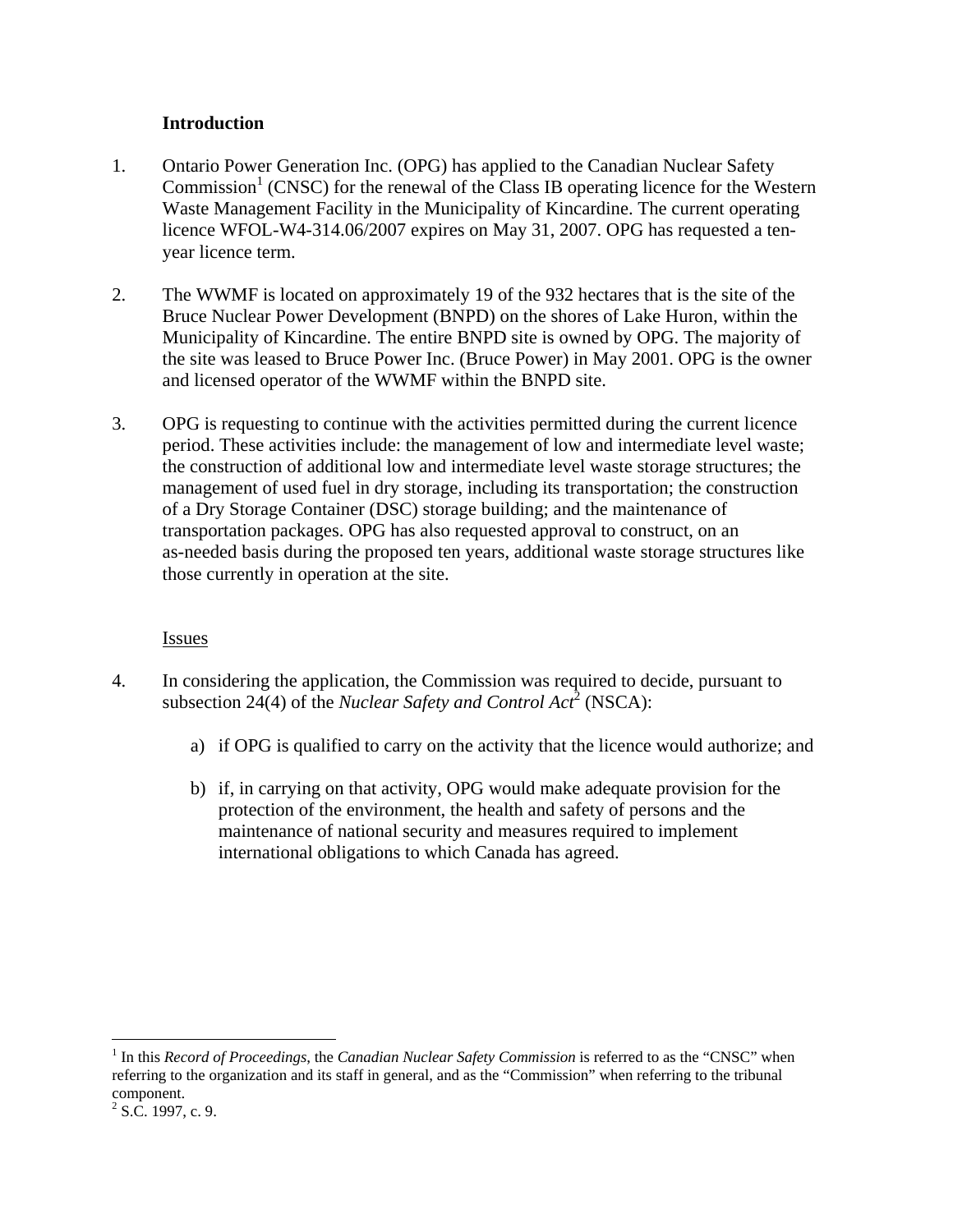#### Public Hearing

5. The Commission, in making its decision, considered information presented for a public hearing held on January 24, 2007 and April 11, 2007 in Ottawa, Ontario. The public hearing was conducted in accordance with the *Canadian Nuclear Safety Commission*  Rules of Procedure<sup>3</sup>. During the public hearing, the Commission received written submissions and heard oral presentations from CNSC staff (CMD 07-H3, CMD 07-H3.A and CMD 07-H3.B) and OPG (CMD 07-H3.1, CMD 07-H3.1A and CMD 07-H3.1B). The Commission also considered oral presentations and written submissions from 42 intervenors (see Appendix A for a list of the interventions).

#### **Decision**

6. Based on its consideration of the matter, as described in more detail in the following sections of this *Record of Proceedings*, the Commission concludes that OPG is qualified to carry on the activity that the licence will authorize. The Commission is also satisfied that OPG, in carrying on that activity, will make adequate provision for the protection of the environment, the health and safety of persons and the maintenance of national security and measures required to implement international obligations to which Canada has agreed. Therefore,

the Commission, pursuant to section 24 of the *Nuclear Safety and Control Act*, renews the Class IB Operating Licence to Ontario Power Generation Inc. for its Western Waste Management Facility located in Kincardine, Ontario. The licence WFOL-W4-314.00/2017 is valid from June 1, 2007 to May 31, 2017.

7. The Commission includes in the licence the conditions recommended by CNSC staff, as set out in the draft licence attached to CMD 07-H3.B, with the following modifications:

Licence condition 6.4 a) is replaced with:

- 6.4 The licensee shall:
	- a) arrange for biennial third-party reviews in accordance with Condition 6.2 and the standards listed therein within the first year of the licence and every second year thereafter;

 $\overline{a}$  $3$  S.O.R./2000-211.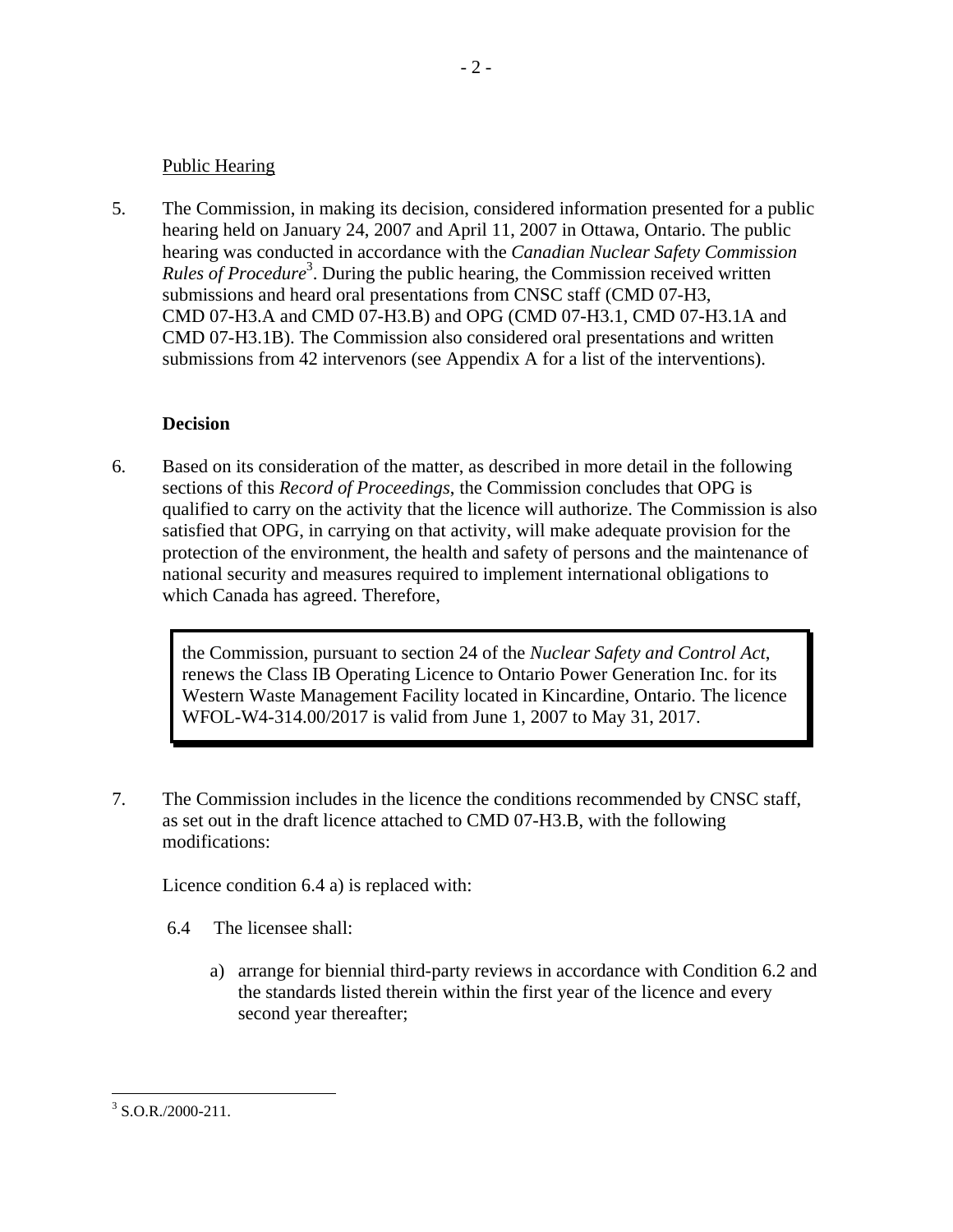8. With this decision, the Commission requests that CNSC staff present a status report to the Commission on the performance of the facility, as soon as possible after the third and seventh year of the licence term. The status report will be presented at a public proceeding of the Commission.

#### **Issues and Commission Findings**

- 9. In making its licensing decision under section 24 of the NSCA, the Commission considered a number of issues relating to OPG's qualifications to carry on the proposed activities, and the adequacy of the proposed measures for protecting the environment, the health and safety of persons, national security and international obligations to which Canada has agreed.
- 10. The findings of the Commission presented below are based on the Commission's consideration of all of the information and submissions available for reference on the record for the hearing.

#### **Radiation Protection**

- 11. As part of its evaluation of the adequacy of the provisions for protecting the health and safety of persons, the Commission considered the past performance and future plans of OPG in the area of radiation protection.
- 12. OPG reported that the WWMF facility has an extensive contamination and radiation monitoring program in place, and that this program is based on the OPG radiation protection policies and principles. OPG further noted that it had set new and more stringent administrative targets, in light of the additional hazards associated with OPG's plans to receive refurbishment waste from Bruce Power.
- 13. CNSC staff reported that it did not issue any action items related to radiation protection during routine inspections. Furthermore, CNSC staff concluded from an inspection of the radiation protection program in August 2006 that this program and its implementation met requirements. The minor deficiencies identified did not impair the effectiveness of the program. CNSC staff also found acceptable OPG's response to the action notice issued following this inspection.
- 14. OPG reported that radiation doses to the WWMF workers have remained well below regulatory limits and action levels. OPG further noted that the monthly dose average rate at the fence had been consistently below the compliance target. CNSC staff concurred with OPG. CNSC staff also noted that it reviewed and considered acceptable the As Low As Reasonably Achievable (ALARA) assessment submitted by OPG following a complete year of operation of the Western Used Fuel Dry Storage Facility (WUFDSF).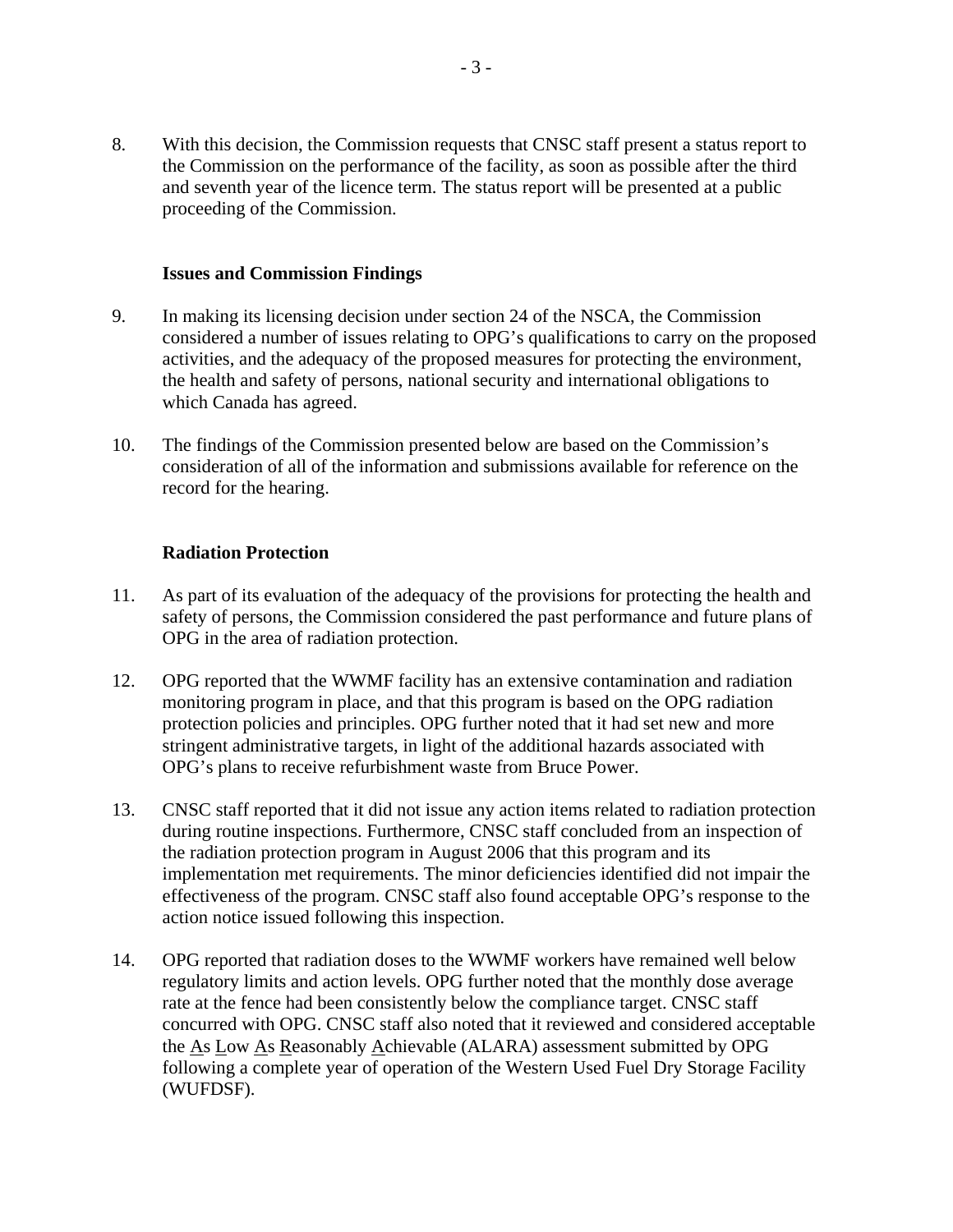- 15. OPG reported that radiological emissions were well below regulatory dose limits and contributed to only a small fraction of the total emissions from the Bruce site operations.
- 16. CNSC staff stated that no regulatory dose limits have been exceeded within the last ten years and no action levels established under section 6 of the *Radiation Protection Regulations* have been reached or exceeded. CNSC staff also noted that doses to the public were well below regulatory dose limits during the licence period.
- 17. Based on the information provided, the Commission is of the opinion that OPG has made, and will continue to make, adequate provision for the protection of workers and the public from radiation.

#### **Environmental Protection**

- 18. To determine whether OPG will make adequate provisions to protect the environment while carrying on the proposed activities at its waste management facility at the Bruce site, the Commission considered the potential for the continued operation to adversely affect the environment.
- 19. OPG reported that an assessment of environmental effects was provided in the WWMF safety report submitted to the CNSC staff for approval. OPG added that an integrated environmental assessment (EA) follow-up program was put in place for the expansion project. OPG also indicated that the follow-up program results have confirmed the predictions of the EA that there are no significant impacts on the environment. CNSC staff concurred with OPG. CNSC staff added that environmental management plans were also in place to mitigate the potential impacts of the construction of new structures.
- 20. CNSC staff reported that it completed an inspection in September 2006 to assess the adequacy and effectiveness of the environmental management process. CNSC staff concluded from that audit that the programs are well developed and effectively implemented, and that none of the deficiencies discovered represents an unreasonable risk to the environment. CNSC staff considers acceptable OPG's action plan to address the deficiencies.
- 21. OPG stated that the WWMF is included in Bruce Power's radiological environmental monitoring program through a formal agreement between both licensees. CNSC staff noted that the results of the radiological environmental monitoring program were reported to the CNSC via an environmental radiological report for the BNPD.
- 22. OPG noted that a program was in place to monitor groundwater wells and the incinerator stack emissions, and that the results of the program were reported to CNSC staff on a quarterly basis. CNSC staff stated that compliance verification activities did not identify any issues with the implementation of these controls and programs.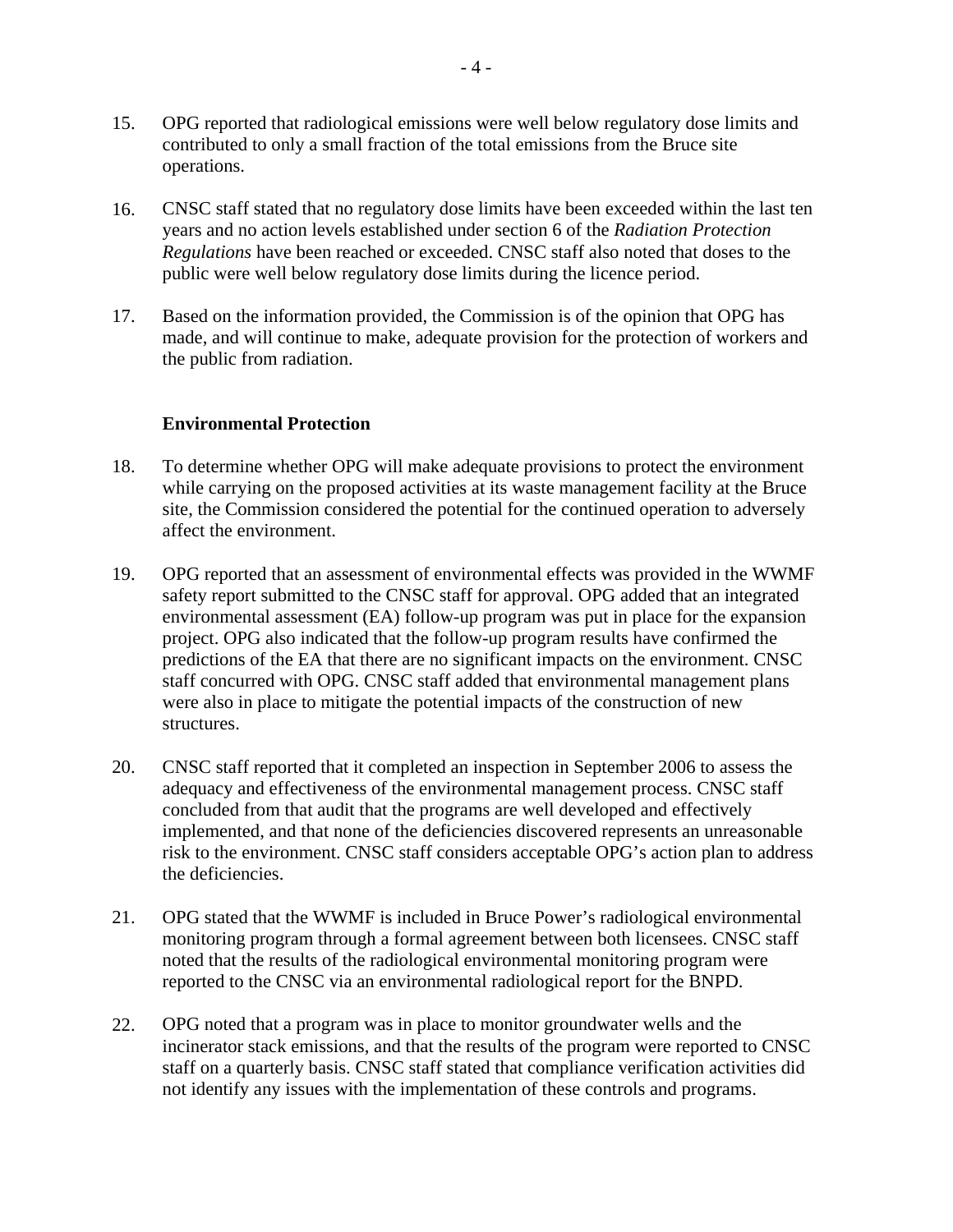- 23. OPG further noted that the groundwater quality in the vicinity of the WWMF is monitored by the routine sampling of 18 monitoring wells. Results of the monitoring program are submitted quarterly to the CNSC. OPG noted that the concentrations of tritium in groundwater remain stable.
- 24. CNSC staff indicated that it is satisfied that the number and placement of the boreholes provide adequate monitoring. CNSC staff also indicated that OPG had assessed the reasons for the subsurface release resulting in higher tritium values at one borehole. CNSC staff is satisfied with the actions taken by OPG to correct this issue and ensure a better control of the releases.
- 25. OPG reported that the replacement incinerator, which was installed in 2002, met all current emission guidelines and resulted in reduced emissions for dioxins and furans. CNSC staff noted that it examined the results of stack testing conducted on the new incinerator in 2005 and 2006 and confirmed that no limits were exceeded.
- 26. In its intervention, Citizens for Renewable Energy expressed the view that OPG should stop incinerating oil, on the basis of the increase of airborne releases in 2006. This intervenor also declared that OPG should stop incinerating as a result of the Ontario Ministry of the Environment's (MOE) recently enacted regulation prohibiting the incineration of waste oil.
- 27. The Commission asked about possible reasons for the increase in annual airborne releases. OPG answered that a number of factors could affect the magnitude of airborne releases, including the characteristics of the waste burned, the number of outages and the amount, volume and nature of waste incinerated. Noting that waste oil was burned in 2006, OPG added that these releases are well below the Derived Release Limits (DRLs). CNSC staff concurred that OPG was operating within the CNSC licence requirements and within the limits specified in the Certificate of Approval issued by the MOE, which includes the authorization to incinerate waste oil.
- 28. The Commission sought further information regarding provincial inspections of the incinerator. OPG responded that, in addition to holding regular meetings with the MOE, it submits the results of its continuous air monitoring for conventional emissions to the MOE's for review and trend analysis.
- 29. CNSC staff reviewed stack testing of conventional emissions from the waste incinerator which was completed for the MOE. CNSC staff reported that the values reported met requirements of the Canadian Council of the Ministers of the Environment (CCME Guidelines) for mercury, dioxins and furans which come into effect in 2007. CNSC staff stated that it was also satisfied that the results complied with the values in Ontario's *Guideline A-7 Combustion and Air Pollution Control*  Requirements for New Municipal Waste Incinerators<sup>4</sup>.

 $\overline{a}$  $4(1746e)$ , Ontario Ministry of the Environment.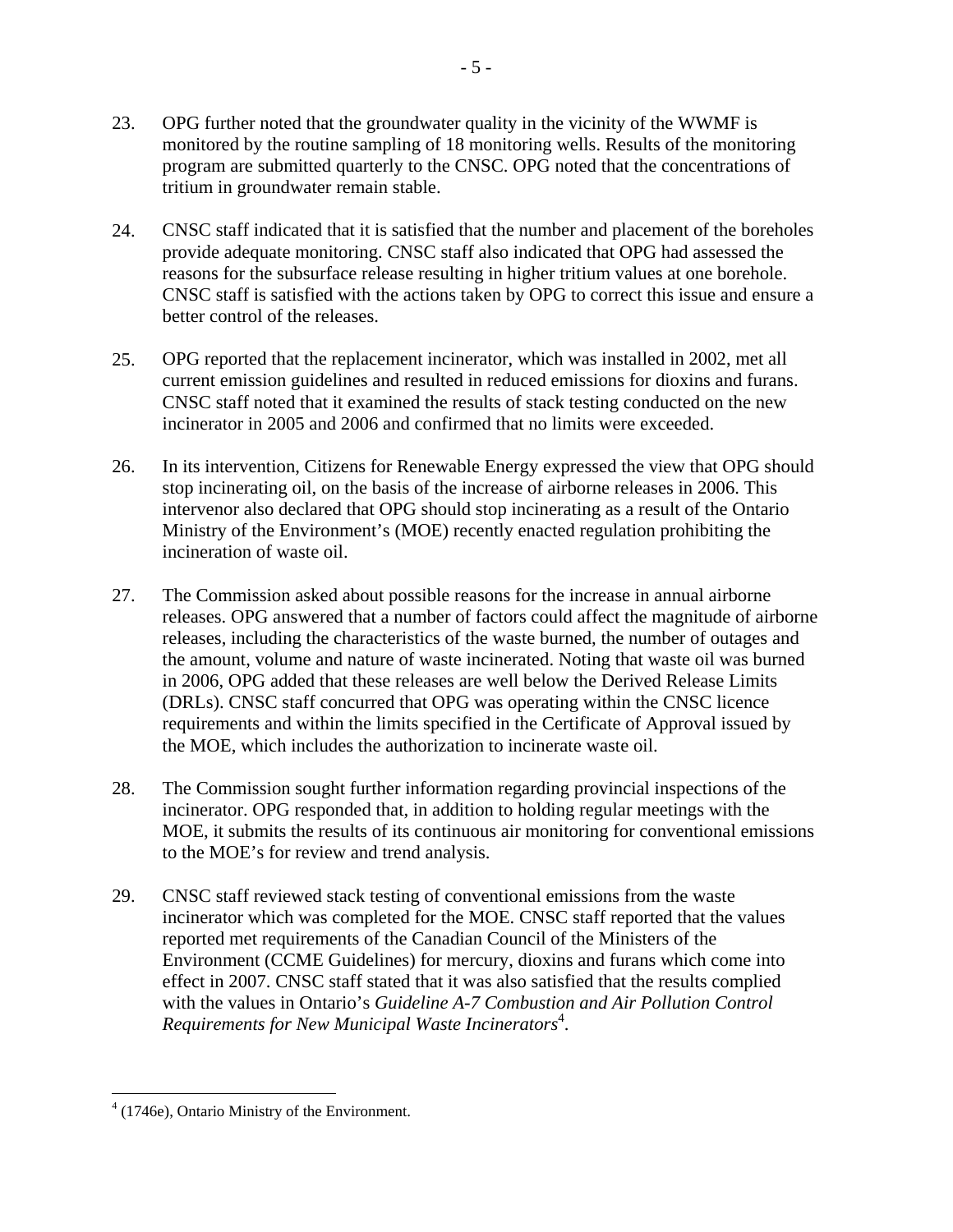30. Based on the information received, the Commission is satisfied that OPG has made, and will continue to make, adequate provision for the protection of the environment during the proposed licence period.

#### **Conventional Health and Safety**

 $\overline{a}$ 

- 31. With respect to the protection of persons from conventional (non-radiological) hazards at the plant, OPG reported that program activities and performance measures have been developed based on the requirements of the International Safety Rating System (ISRS)<sup>5</sup> audit protocol. OPG further indicated that a hazardous materials control program was in place over the duration of the current licence period.
- 32. OPG declared that its occupational safety record had been excellent for several years, and that there had been no lost-time accidents in more than eleven years.
- 33. CNSC staff noted that it does not carry out any specific inspections of conventional health and safety practices at the WWMF, but that it makes observations of the safety practices and the controls employed during inspections of the facility. CNSC staff did not observe any items of concern regarding health and safety practices during these inspections.
- 34. CNSC staff stated that it was satisfied with OPG's environmental, safety and health management system and related programs in place to address potential health and safety hazards. CNSC staff indicated that the risks at the facility are associated with the control and safe handling of hazardous materials and large, heavy waste packages, as well as the use of conventional x-ray equipment which is authorized by the Ontario Ministry of Labour (OML). CNSC staff noted that OML has confirmed that no concerns were identified during recent inspections of the construction sites at the facility and that no orders have been issued.
- 35. In its intervention, the Power Worker's Union declared that it considered OPG's health and safety structure to be amongst the most inclusive framework to be found in any industry. This intervenor also pointed out the existence of a health and safety committee comprised of senior representatives of OPG and the local unions, a health and safety working committee, as well as a joint committee for radiation protection.
- 36. Based on this information, the Commission is satisfied that OPG has made, and will continue to make, adequate provision for the protection of persons from conventional (non-radiological) hazards at the WWMF.

 $<sup>5</sup>$  ISRS is an internationally recognized standard that measures an organization's effectiveness in safety management.</sup>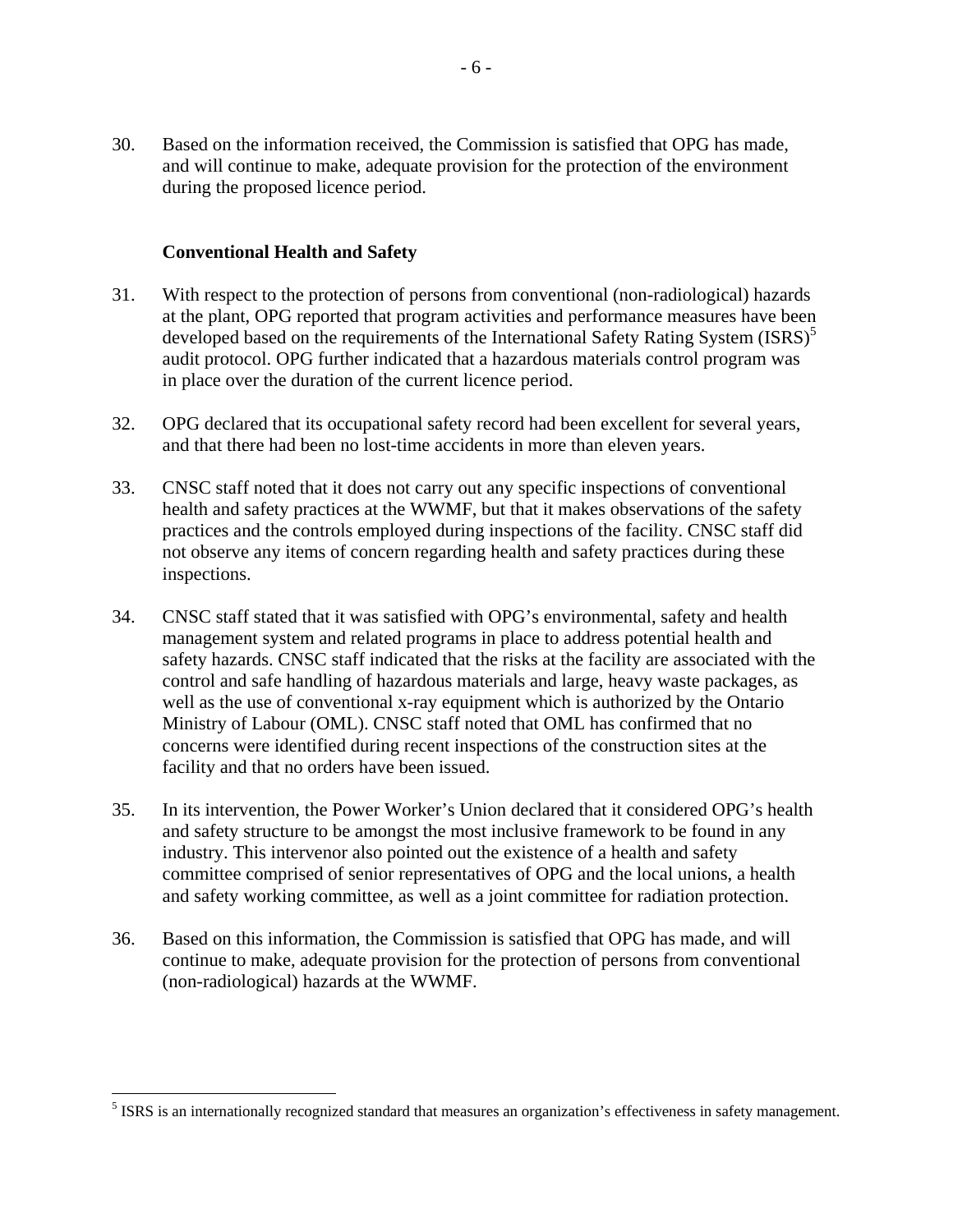#### **Operational Compliance**

- 37. The Commission considered OPG's current and past operating performance as an indication of its qualifications to operate its facility and, in doing so, to provide adequate protection for the environment, persons, national security and international obligations.
- 38. CNSC staff explained that operational performance, as indicated by radiation doses to workers, effluent releases and environmental monitoring, indicates that operational programs and controls are adequate and being implemented.
- 39. OPG reported that it has an ageing management program aimed at ensuring safe containment over the life of the facility. OPG also routinely conducts ageing management activities to ensure the integrity of its containers.
- 40. The Commission asked for more information on whether certain containers would meet future requirements. OPG answered that part of the ageing management program was to assess the life expectancy of the containers. Since some containers may not last beyond 20 years, OPG expects to perform some repackaging of the waste as needed. CNSC staff stated that OPG's inspections of the containers were an appropriate and expected practice included in the overall maintenance of the facility.
- 41. CNSC staff indicated that the design of the waste storage structures, buildings and other storage structures includes measures to protect the environment and the safety of persons, and that safety analyses conducted for the WWMF demonstrate that the risks to persons and the environment from the normal operations and postulated abnormal or accident conditions are minimal.
- 42. The Commission asked whether the buildings used to store the DSCs were designed using the National Building Code. OPG answered that they were, and added that no failures of the buildings had been observed. OPG further noted that these buildings are not containment structures, but are used to provide for weather protection and easier maintenance of the structures.
- 43. CNSC staff reported that routine inspections are performed in accordance with the CNSC compliance program, and that all inspections performed during the current licence period only identified minor deficiencies.
- 44. In his intervention, D. Rosart expressed concerns about shipment methods if nuclear waste was originating from the United States. As a response to the Commission's question on the origin of the waste stored at the facility, CNSC staff explained that the WWMF was permitted to accept low and intermediate waste from OPG-owned nuclear generating stations, as well as used waste from Bruce A and Bruce B. The licence does not allow importation of waste from the United States.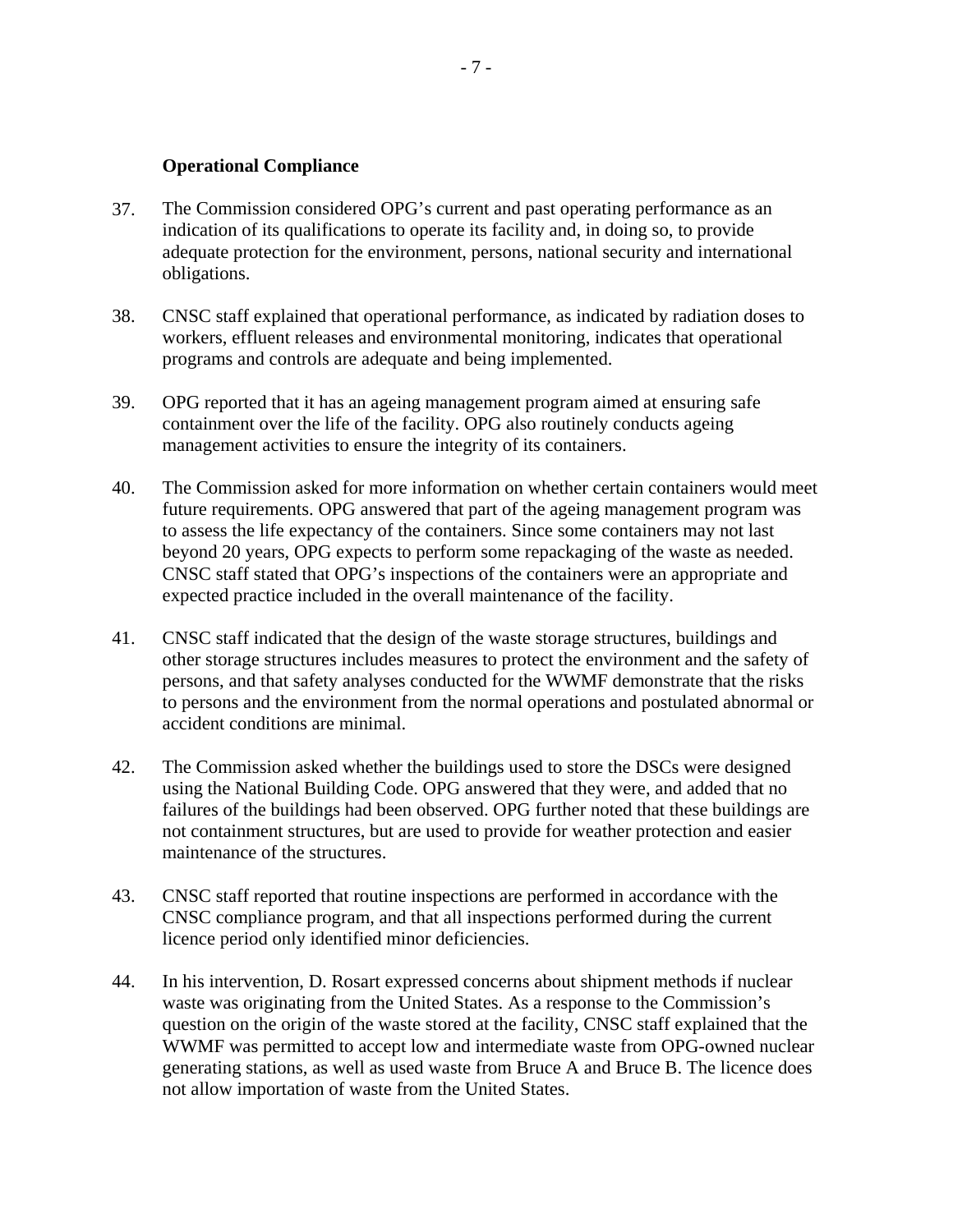#### *Reportable Events*

- 45. CNSC staff noted that it was properly informed of the twelve unplanned events which occurred during the current licensing period. There were no releases, radiation exposures, loss of security, or significant impairment of safeguards systems associated with the events. Corrective actions were taken by OPG in a timely manner for each event to prevent recurrence.
- 46. OPG reported that fire water impairment occurred at the WWMF when Bruce Power experienced a ruptured supply line. This event lasted from February 21 to March 14, 2007. During the impairment, hot work was stopped and combustible materials were relocated. OPG noted that it maintained close contact with CNSC staff throughout the event. OPG further indicated that it hired an external expert to provide review and advice on its response to the event; this expert confirmed that all appropriate actions were taken. CNSC staff noted that it was satisfied with OPG's response to this event.
- 47. The Commission asked for more information on the possible causes of this incident. CNSC staff answered that it could not provide this information until the root cause analysis had been received and reviewed. The Commission further asked whether issues could have been found during previous inspections which might have prevented this event. CNSC staff answered that if the cause of the event was a design defect or an internal corrosion issue, a fire inspection audit would not have been able to discover it. The Commission notes that it will await a Significant Development Report after the Root Cause Analysis is available.

#### *Conclusions on Operational Compliance*

48. Based on the information received, the Commission concludes that the operating performance at the WWMF provides a positive indication of OPG's ability to adequately carry on the activities under the proposed licence period and that OPG has in place the necessary programs to assure continued acceptable performance at the facility.

#### **Authorization to Construct Additional Structures**

49. CNSC staff recommended that the Commission approve OPG's requested changes to the licence to permit the construction of additional low and intermediate level waste storage structures during the period of the proposed licence. CNSC staff noted that the operation of the structures would only begin following OPG's submission of a commissioning report and its acceptance by the Commission or a person authorized by the Commission, in accordance with condition 2.2 of the proposed licence. This commissioning report would provide information to confirm that the storage structures have been constructed and can operate as required.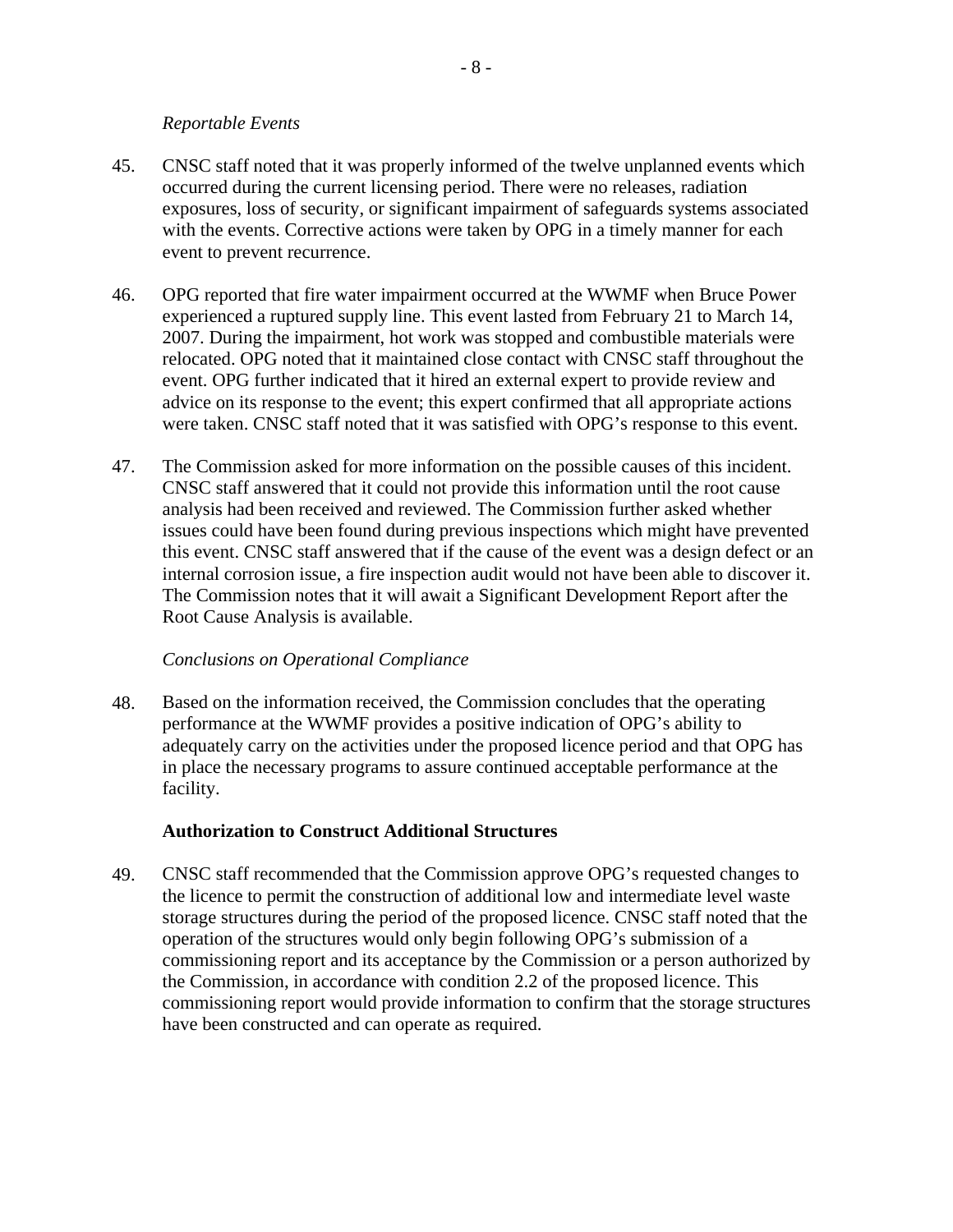- 50. OPG stated that lessons learned from the construction and operation of the Pickering Waste Management Facility were applied to the construction of the Western Used Dry Storage Facility (WUFDSF), which consists of a processing building to receive and process DSCs. According to OPG, operational performance at the WUFDSF has been excellent, and there were no violations of the operating policies and procedures during the current licence period. CNSC staff concurred with OPG's assessment. CNSC staff indicated that the proposed structures are of a type currently used at the WWMF.
- 51. In its intervention, Great Lakes United expressed the view that, with a massive amount of radioactive waste in this location, CNSC staff provides an unacceptable level of regulatory oversight. Because of the quantity of waste and the location of the waste storage facility which this intervenor considers extremely hazardous, Great Lakes United opposes the expansion of the facility until there is appropriate regulatory oversight. Citizens for Renewable Energy also expressed similar concerns.
- 52. Regarding the concerns expressed by these intervenors, the Commission considered the information provided by all participants in this hearing. In making its decision, the Commission also considered the fact that this facility is considered low-risk and that OPG has demonstrated good operational performance at the WWMF. The Commission is also of the opinion that, considering the regulatory activities performed by CNSC staff and the regulatory programs in place, CNSC staff's oversight is acceptable for this type of facility. The Commission also notes that it also provides oversight of facilities through licensing and other measures.
- 53. The Commission agrees with the additional construction of waste storage structures, as requested by OPG and detailed in the proposed licence. The Commission also delegates to CNSC staff the power to authorize the operation of these new waste storage structures after CNSC staff has accepted the commissioning report, as stated in licence condition 2.2.

#### **Quality Management**

- 54. OPG reported that a dedicated performance assurance department was in place to ensure program adequacy. An Environmental Management System (EMS) has also been implemented at the WWMF, and this has been registered under ISO 14001 since December 1999.
- 55. CNSC staff confirmed that OPG's management system was based on the requirements of the company Det Norske Veritas' (DNV) International Safety Rating System (ISRS) and ISO 14001 and that these organizations had confirmed OPG's rating and certification. CNSC staff also reported that no action notices were issued following its 2005 audit of the management program. The CNSC inspection team concluded that OPG had implemented the processes needed to comply with the requirements of the CSA QA standard N286.0-92.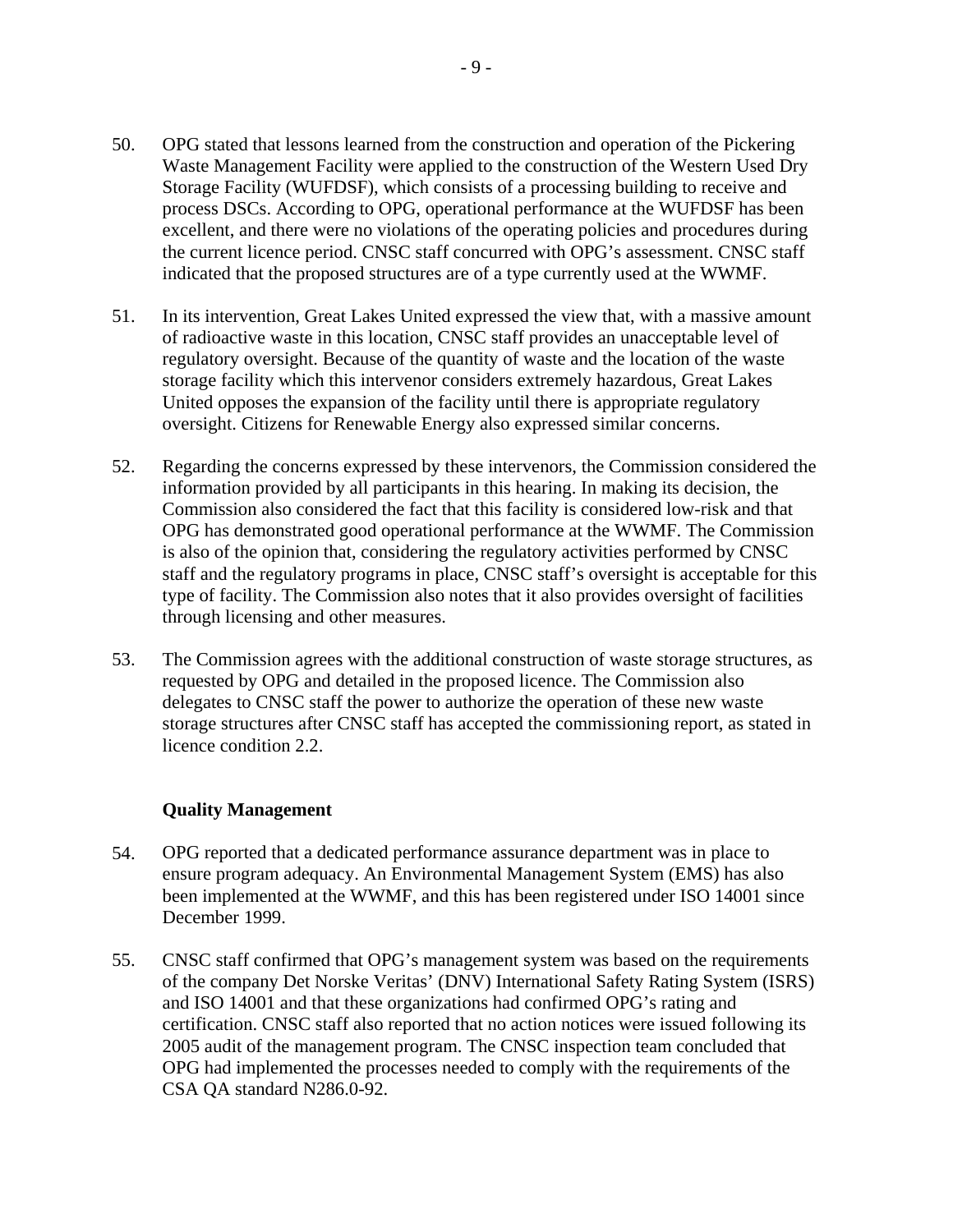- 56. In response to the Commission's question on the integration of requirements between the MOE and the CNSC, CNSC staff explained that the licensee is required to report any significant incidents, and that CNSC staff will cooperate with the MOE to avoid redundancy. OPG noted that it considered requirements well coordinated between the MOE and the CNSC, and that it provided appropriate information to both levels of governments.
- 57. Upon consideration of the above information, the Commission concludes that OPG is taking adequate steps to comply with all CNSC quality assurance requirements.

#### **Emergency Preparedness and Fire Protection**

#### *Emergency Preparedness*

- 58. With regards to emergency preparedness, OPG reported that emergency procedures and trained personnel are in place, in addition to an emergency response team at the BNPD site. The BNPD site team is trained and available at all times to respond to an emergency at the WWMF. CNSC staff confirmed the existence of a lease agreement between Bruce Power and OPG to provide emergency response services to OPG for all fire, medical, rescue and spill emergencies that may arise from the WWMF.
- 59. CNSC staff reported that the inspection of a Bruce Power's emergency exercise in October 2006 confirmed that Bruce Power has the ability to effectively manage and implement its emergency response for the entire site. OPG also has detailed procedures and training in place to address immediate WWMF site response to emergencies prior to the arrival of the Bruce emergency response team.
- 60. The Commission asked how CNSC staff carries out the oversight of the shared services. CNSC staff responded that there is on-going communication between the CNSC staff at the CNSC headquarters in Ottawa and on-site at the facilities, which include project officers as the point of contact for the licensee, plus inspectors and specialists responsible for a specific safety area for several sites. CNSC staff also noted the various reports that ensure information is shared and that appropriate oversight is provided. These reports include, for example, CNSC staff's compliance and assessment reports and the licensee's quarterly, annual and incident reports.
- 61. In his intervention, A.R. Donald declared having been involved in the local and provincial emergency exercises OPG has carried out in past years, and that at all times, the performance of the people had instilled confidence that OPG would respond appropriately to an emergency.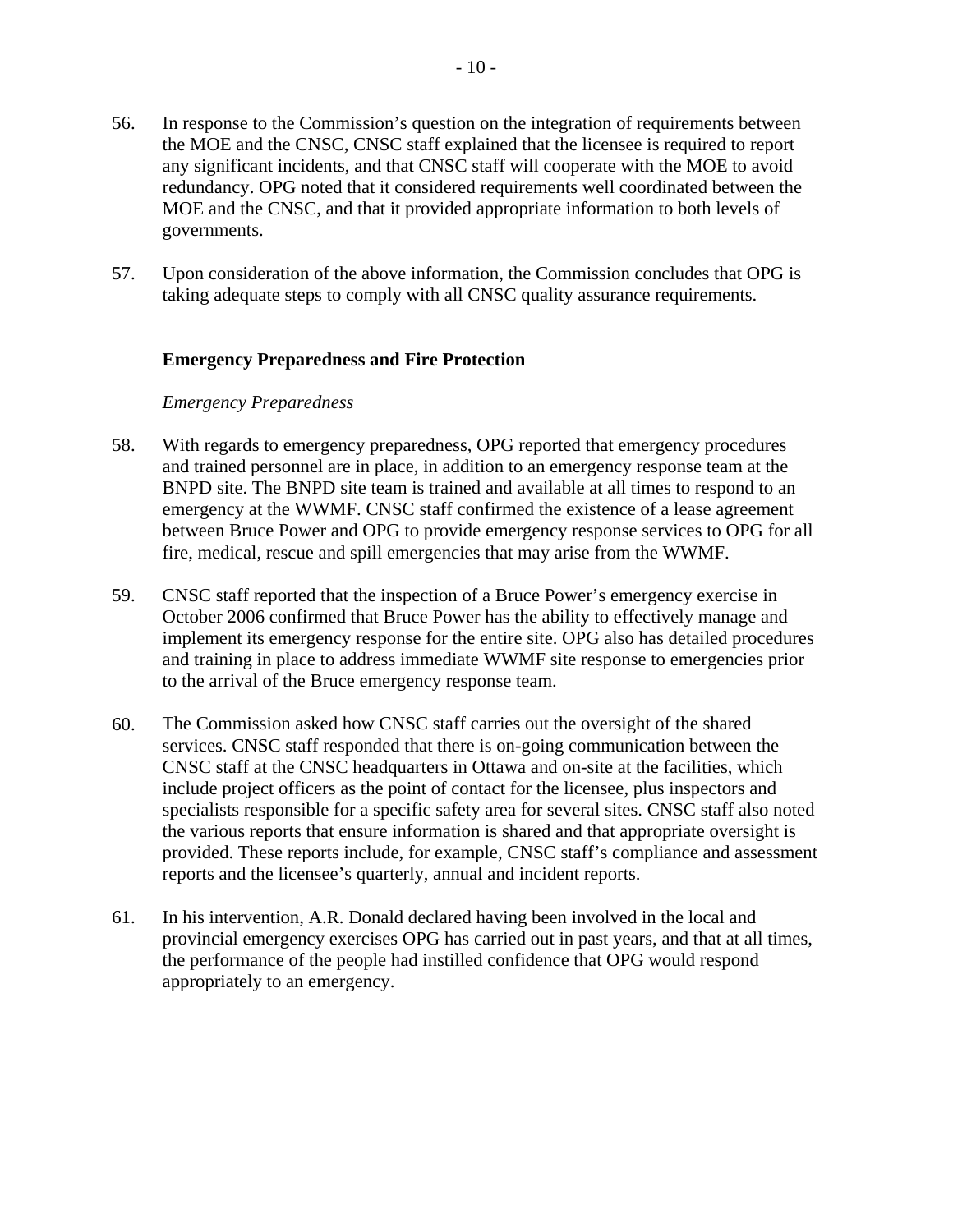#### *Fire Protection*

- 62. With regards to fire protection at the WWMF facility, CNSC staff reported that OPG has completed the replacement of fire detectors in order to meet current fire code requirements. OPG has also conducted the reviews required under the licence condition and has submitted the results of these reviews to the CNSC.
- 63. CNSC staff indicated having reviewed the fire protection program and concluded that OPG has an acceptable fire protection program and that it is being implemented. During its compliance inspections, CNSC staff reported that it found proper equipment and controls to be in place.
- 64. CNSC staff reported that OPG has requested a change to its fire protection conditions to reduce the frequency of the third party reviews to once every three years. Based on its review of the request, CNSC staff stated that it supported the requested change to condition 6.4 a).
- 65. In its intervention, Citizens for Renewable Energy expressed deep concerns about CNSC staff's endorsement of OPG's request. This intervenor argues that there is no logic with making fewer reviews, since there might be further construction work if OPG's request for construction activities is accepted.
- 66. The Commission asked for more information on OPG's request. CNSC staff explained that the audits were not producing significant findings, and that OPG has been operating in conformance with the licence requirements. CNSC staff also noted that it already performs two routine inspections per year and that periodic inspection tests of varied frequency (daily to annually) are required under the building and fire codes. Furthermore, the proposed licence condition would still require OPG to retain the services of a third party to perform verification activities, at a three-year interval.
- 67. The Commission asked whether there were any issues regarding the legal agreement with Bruce Powerfor services which would prevent the verification activities to be extended to once every three years. CNSC staff answered that there were no issues and that it considered this agreement to be acceptable. OPG explained that, while the services are provided through a legal agreement, there are contingency plans in place in the event of a loss of services. OPG also has the right under these agreements to perform its own audits and inspections.

#### *Conclusion on Emergency Preparedness and Fire Protection*

68. Based on the information presented, the Commission is satisfied that OPG is making, and will continue to make, adequate provisions for emergency preparedness and fire protection at the WWMF.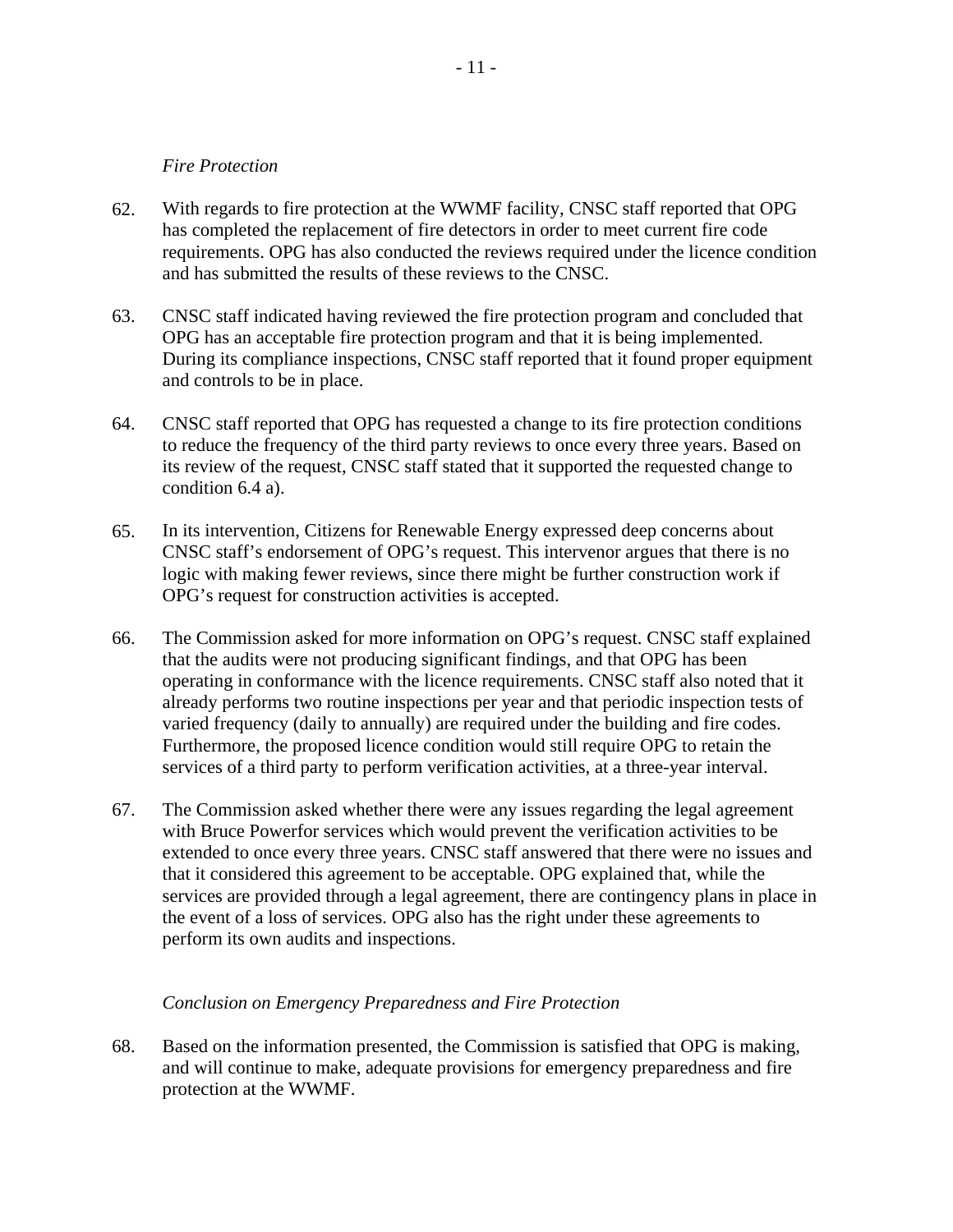69. However, the Commission is concerned that, despite OPG's good performance record, moving from an annual to a three-year third-party inspection would be significant change in regulatory oversight. The Commission also believes that the evidence provided did not allow it to draw the conclusion that the proposed three-year frequency is appropriate. Therefore, the Commission modifies the proposed licence condition 6.4 a) to require OPG to perform third-party reviews once every two years. The Commission would consider a less frequent third-party review at a later date, if OPG's record remains acceptable.

#### **Decommissioning Plan and Financial Guarantee**

- 70. OPG reported that it had prepared and filed with the CNSC a Preliminary Decommissioning Plan (PDP) for all Class I facilities owned by OPG, in accordance with the regulatory guide G-219, *Decommissioning Planning for Licensed Activities*. OPG further noted that a revised financial guarantee for all of its Class I facilities would be put in place before the expiry of the current one (December 2007). The WWMF is included within this financial guarantee. OPG also provided to the CNSC an annual report on the status of the financial guarantee since January 2004.
- 71. CNSC staff confirmed having received this annual report, as well as the revised PDP. CNSC staff will come back to the Commission before December 31, 2007 with proposed changes to the existing conditions on decommissioning plans and financial guarantees for all of OPG's Class I licences.
- 72. CNSC staff reported that OPG has committed to submitting in April 2007 the revised cost estimates referenced to in condition 10.1 of the proposed licence. CNSC staff is planning to review these cost estimates.
- 73. Based on the information provided during this hearing, the Commission concludes that the decommissioning financial guarantee for the WWMF is acceptable for the purpose of the proposed licence renewal.

#### **Public Information**

- 74. With respect to public information activities, OPG reported that it was an active member of the community by sponsoring, and participating in, various community events. BNPD's public affairs department also has a program to maintain and improve community relations.
- 75. CNSC staff confirmed the existence of a public affairs program for the WWMF. CNSC staff added that it reviewed OPG's program at the time of the last renewal and found it to comply with CNSC Regulatory Guide G-217, *Licensee Public Information Program*.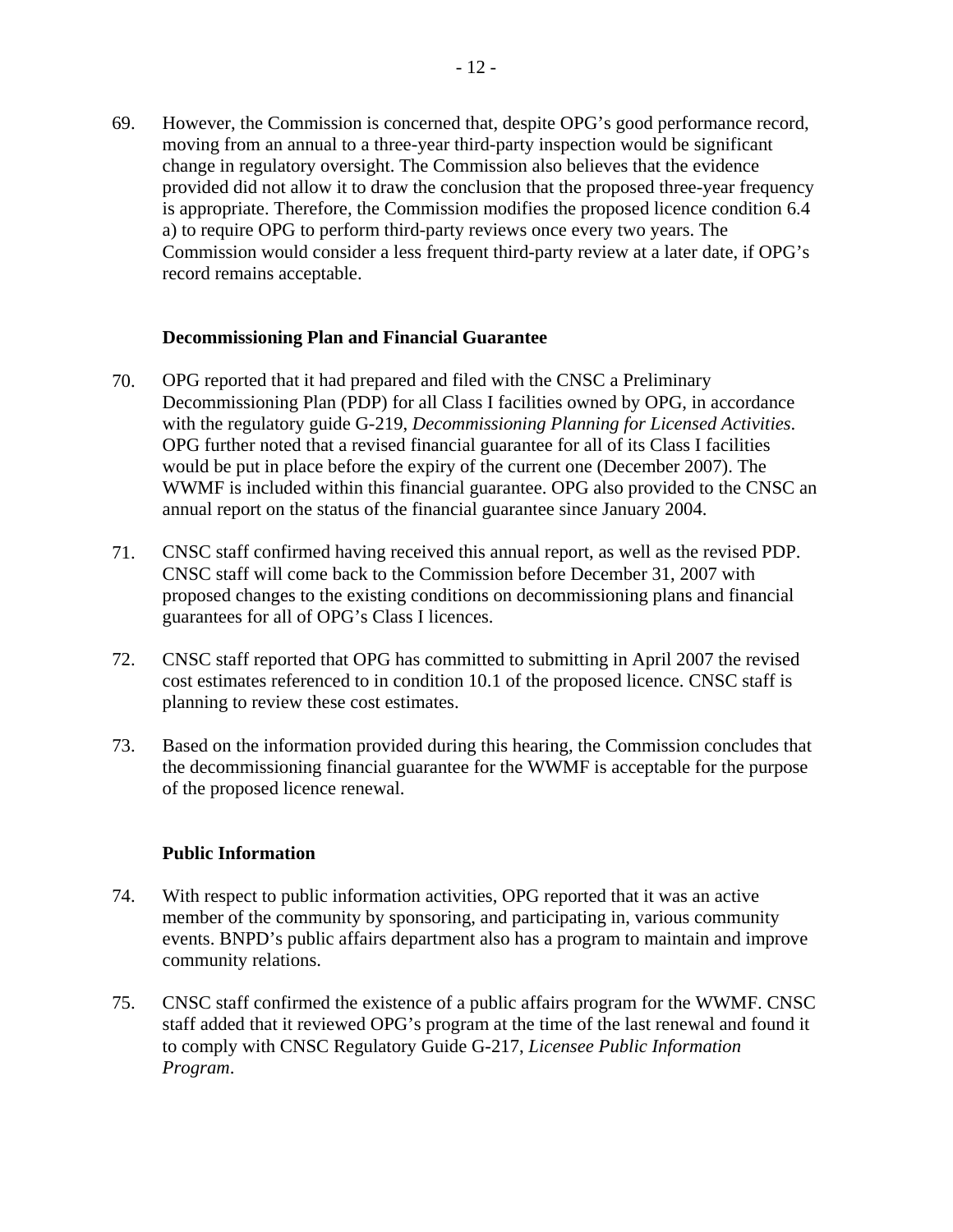- 76. Several intervenors expressed their satisfaction with OPG's public information program for the WWMF, expressing the view that OPG provided ongoing communications activities by, for example, holding regular information meetings and participating in liaison committee meetings. These intervenors consider that OPG has been open and proactive in its communications with the public.
- 77. In its intervention, the Municipality of Kincardine invited representatives of the CNSC to be present at their Council sessions. The Commission acknowledges this invitation, and invites CNSC staff to respond to this invitation, as appropriate.
- 78. In its intervention, Citizens for Renewable Energy expressed concerns about whether the Commission listens to people providing submissions in hearings. The Commission reassures this intervenor that it does consider all interventions at public hearings. The Commission does welcome and carefully consider intervenors' submissions, and it believes that the information provided by the public in the course of a hearing is useful in making its decisions. Considering that the Kincardine area and surrounding communities will witness a lot of activity related to the nuclear industry in the near future, the Commission further notes that feedback from the local population remains very important to the Commission.
- 79. Based on this information, the Commission is satisfied that OPG's public information program meets the regulatory requirements and is effective in keeping the public in the vicinity informed of the effects of operations at the WWMF.

#### **Safeguards and Non-Proliferation**

- 80. Concerning safeguards and non-proliferation, OPG reported that the CNSC and the International Atomic Energy Agency (IAEA) completed compliance inspection activities of OPG's safeguards program annually in July and that no action notices were issued. OPG also noted being involved in discussions with the CNSC and the IAEA on the implementation of the IAEA's Integrated Safeguards Approach at the WWMF.
- 81. CNSC staff confirmed that the CNSC and the IAEA were provided with all reports and information necessary for IAEA safeguards as per licence conditions, and that OPG has complied with the requirements for the right of complimentary access. CNSC staff also considers that OPG properly maintained safeguards equipment and that backup power was properly provided during planned and unplanned power outages.
- 82. CNSC staff indicated that one event was reported concerning the premature movement of a DSC into storage without safeguards seals. CNSC staff considers that OPG responded appropriately to the event. CNSC staff noted that the CNSC and the IAEA were satisfied that the incident did not affect Canada's ability to meet international obligations.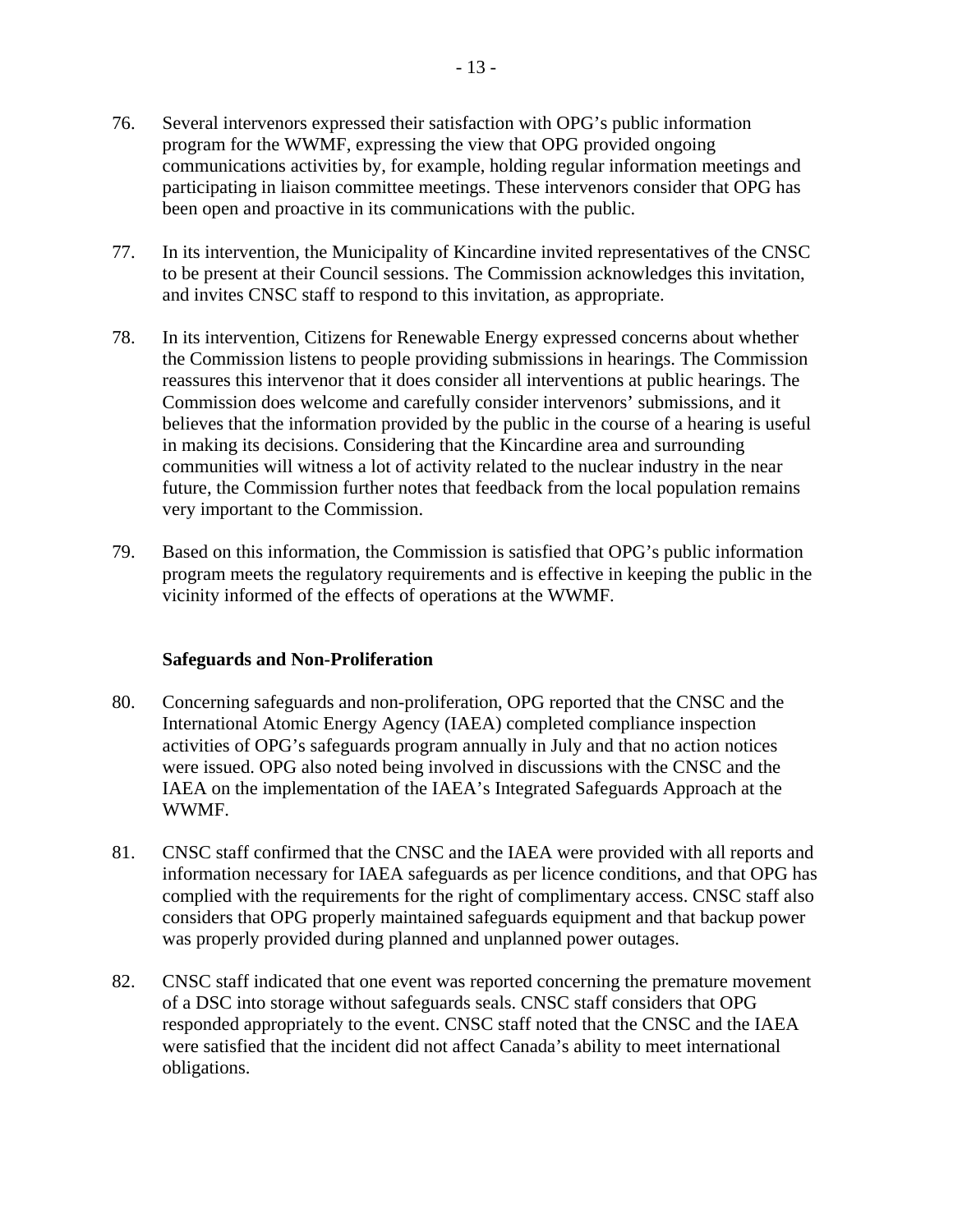- 83. In response to the Commission's question on the inspection frequency, CNSC staff explained that the current inspections, including interim inventory verifications, take place typically quarterly while physical inventory verification is done once per year. CNSC staff added that it was planning on moving towards unannounced inspections, which would be at a much lower frequency than the current inspections.
- 84. CNSC staff considers that OPG has maintained a good record of compliance with safeguards requirements. Nothing associated with the WWMF licensing would impair Canada's continuing ability to meet its international obligations.
- 85. Based on this information, the Commission is satisfied that OPG has made, and will continue to make, adequate provisions in the areas of safeguards and nonproliferation at the WWMF to maintain national security and implement the international obligations to which Canada has agreed.

#### **Application of the** *Canadian Environmental Assessment Act*

- 86. Before making a licensing decision, the Commission must be satisfied that all applicable requirements of the *Canadian Environmental Assessment Act*<sup>6</sup> (CEAA) have been fulfilled.
- 87. CNSC staff reported that, while the proposed project is a trigger because of the significant changes requested to the licence conditions, this project is on the *Exclusion*  List Regulations<sup>7</sup> since the proposed modifications are the same as modifications for which an EA has previously been conducted. Therefore, no EA is necessary.
- 88. The Commission concludes that no environmental assessment under the CEAA is required for the renewal of the operating licence for the WWMF before the Commission may consider and make a decision on the licence renewal application under the NSCA.

#### **Licence Length**

- 89. OPG applied for a ten-year licence. CNSC staff recommended that the Commission accept and grant the proposed term, referencing its criteria for recommending licence duration (as described in CMD 02-M12). CNSC staff indicated that the WWMF facility fulfilled the following criteria:
	- the proposed duration of the licence is commensurate with the licensed activity;
	- the hazards associated with the facility are well characterized and their impacts well predicted;

 6 S.C. 1992, c. 37.

 $7$  S.O.R./94-639.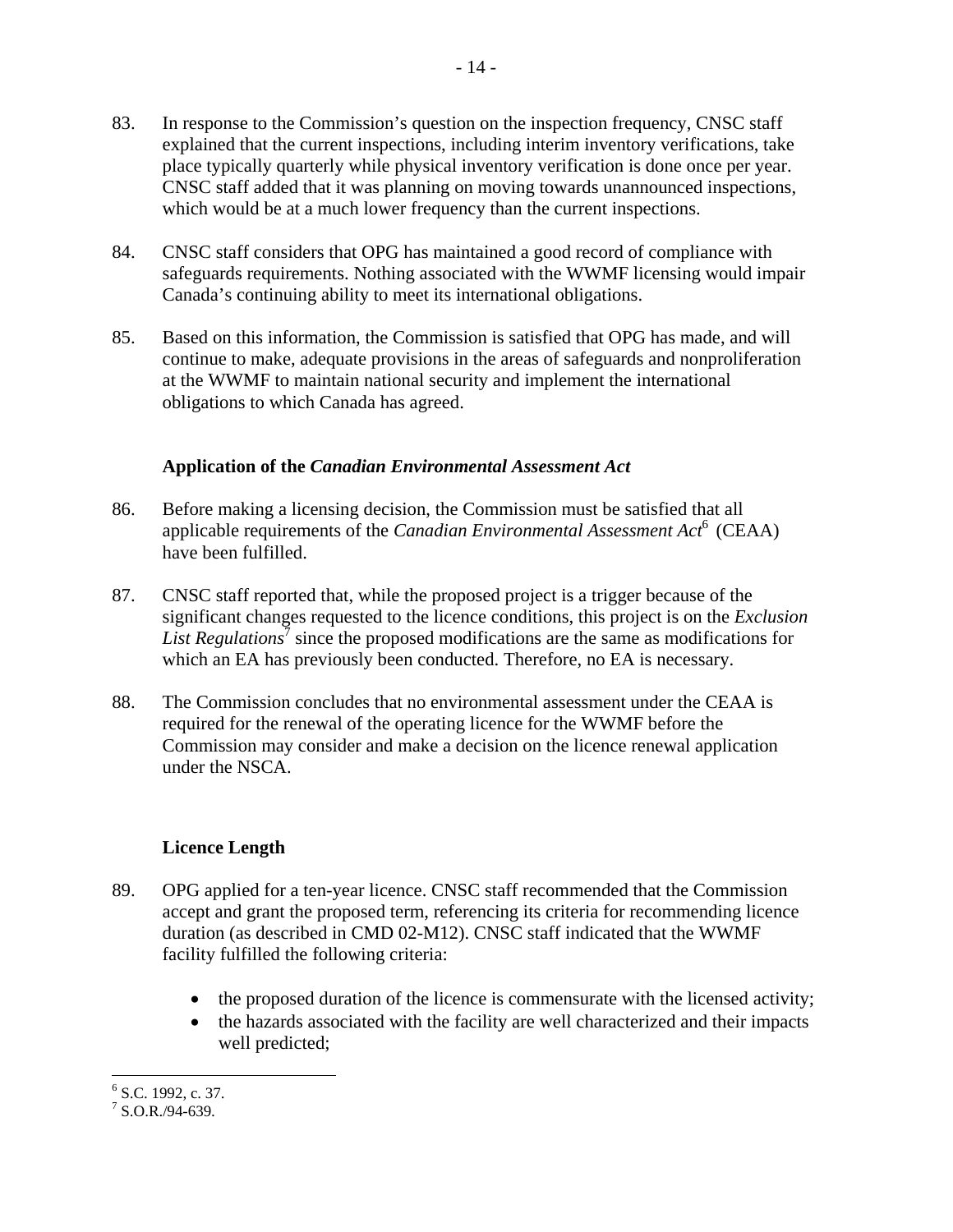- the WWMF has in place a management system to provide assurance that the safety–related activities are effective;
- compliance programs are in place; there is a good history of operating experience and compliance in carrying out the activity;
- the licence period is consistent with the requirements of the *Cost Recovery Fees Regulations*<sup>8</sup> *;*
- and there are no plans for significant changes in the licensed activity.
- 90. CNSC staff also proposed interim reports to the Commission on relevant performance information at the third and seventh year of the proposed ten-year licence.
- 91. Several intervenors supported OPG's application and CNSC staff's recommendation. K. Battler supports the ten-year licence as long as there are regular reports to the CNSC on performance in all areas.
- 92. However, Citizens for Renewable Energy took strong exception to the ten-year request since, in its opinion, it is a facility which houses similarly hazardous substances as Class IA facilities. This intervenor suggested a two-year term, on the basis that OPG cannot be trusted to handle the waste safely. Great Lakes United also suggests a twoyear period, with the release of a comprehensive mid-term report to the public detailing how the site meets the highest and most stringent safety standards.
- 93. The Commission considers that the hazards associated with the operation of the facility and the regulatory oversight to be provided through ongoing compliance activities by CNSC staff during this licence period warrant a 10-year licence period. Based on the information received, the Commission is of the opinion that a ten-year licence term is appropriate.
- 94. The Commission requests CNSC staff to present interim reports on the status of the facility, as soon as practicable after the third and seventh year of the licence period. These reports will be presented at public proceedings of the Commission. The Commission notes that it may ask for additional status reports, whenever it considers it appropriate. The Commission notes that it will also be provided with relevant information and updates regarding this facility should there be a significant event regarding the WWMF or a licence amendment request from OPG.

### **Conclusion**

95. The Commission has considered the information and submissions of OPG, CNSC staff and intervenors as presented in the material available for reference on the record.

 <sup>8</sup>  $8$  S.O.R./2003-212.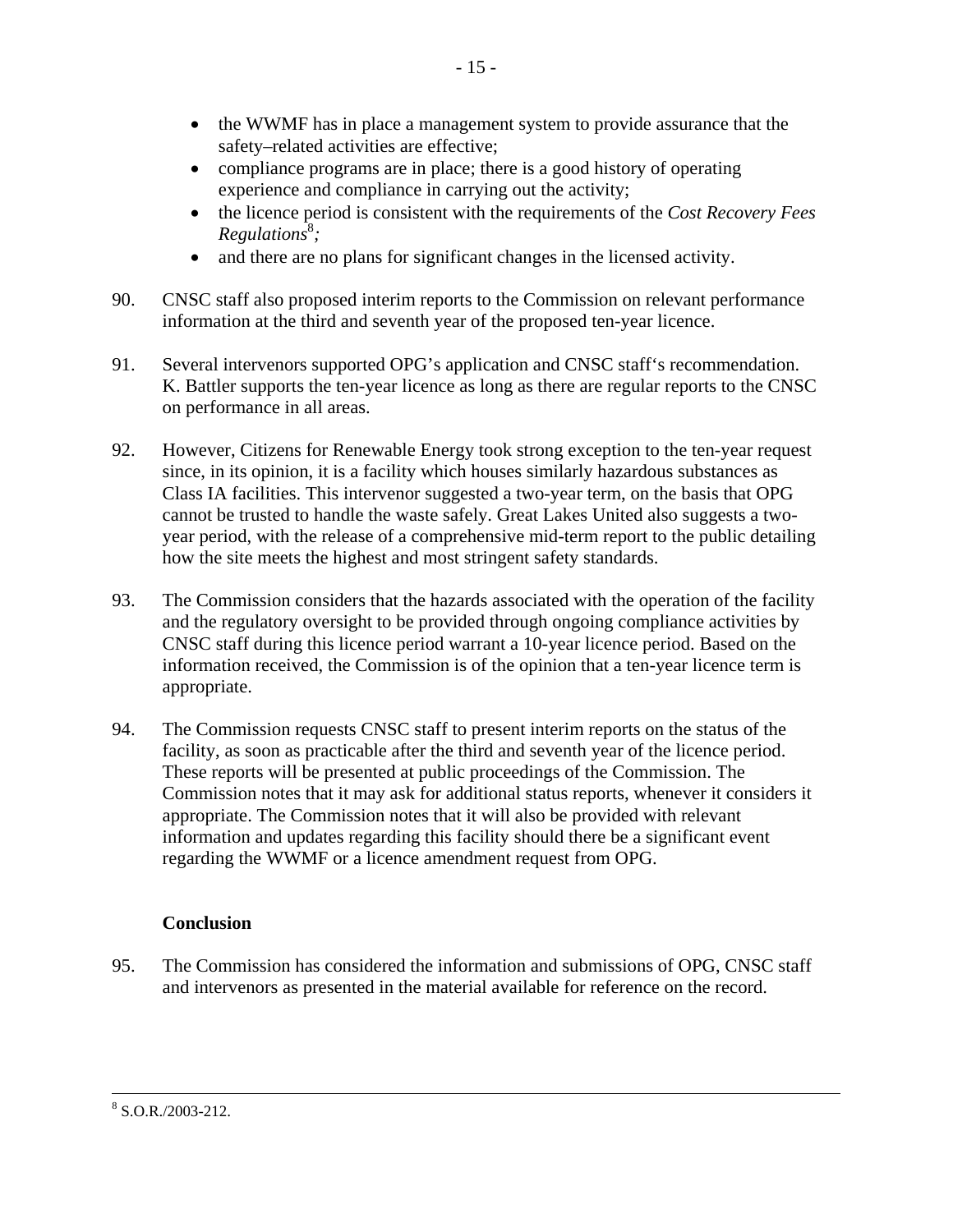- 96. The Commission is of the opinion that OPG is qualified to carry on the activities that will be permitted under the licence. Furthermore, the Commission is of the opinion that in carrying on those activities, OPG will make adequate provision for the protection of the environment, the health and safety of persons and the maintenance of national security and measures required to implement international obligations to which Canada has agreed.
- 97. The Commission is of the opinion that the risks posed to the environment, to the health and safety of persons and to national security, given the measures and safety programs that are in place or will be in place by the licensee to control hazards, are not unreasonable.
- 98. The Commission concludes that an environmental assessment under the CEAA is not required before the Commission may make its decision with respect to the application for the renewal of the licence.
- 99. The Commission therefore renews, pursuant to section 24 of the NSCA, the Class IB operating licence for the Western Waste Management Facility located in Kincardine, Ontario.
- 100. The Commission requests CNSC staff to present interim reports on the status of the facility, as soon as practicable after the third and seventh year of the licence period.
- 101. The Commission includes in the licence the conditions recommended by CNSC staff as set out in the draft licence attached to CMD 07-H3.B, with the above noted changes to condition 6.4 of the licence.

Linda J. Keen, President Canadian Nuclear Safety Commission

Date of decision: April 11, 2007 Date of release of Reasons for Decision: May 22, 2007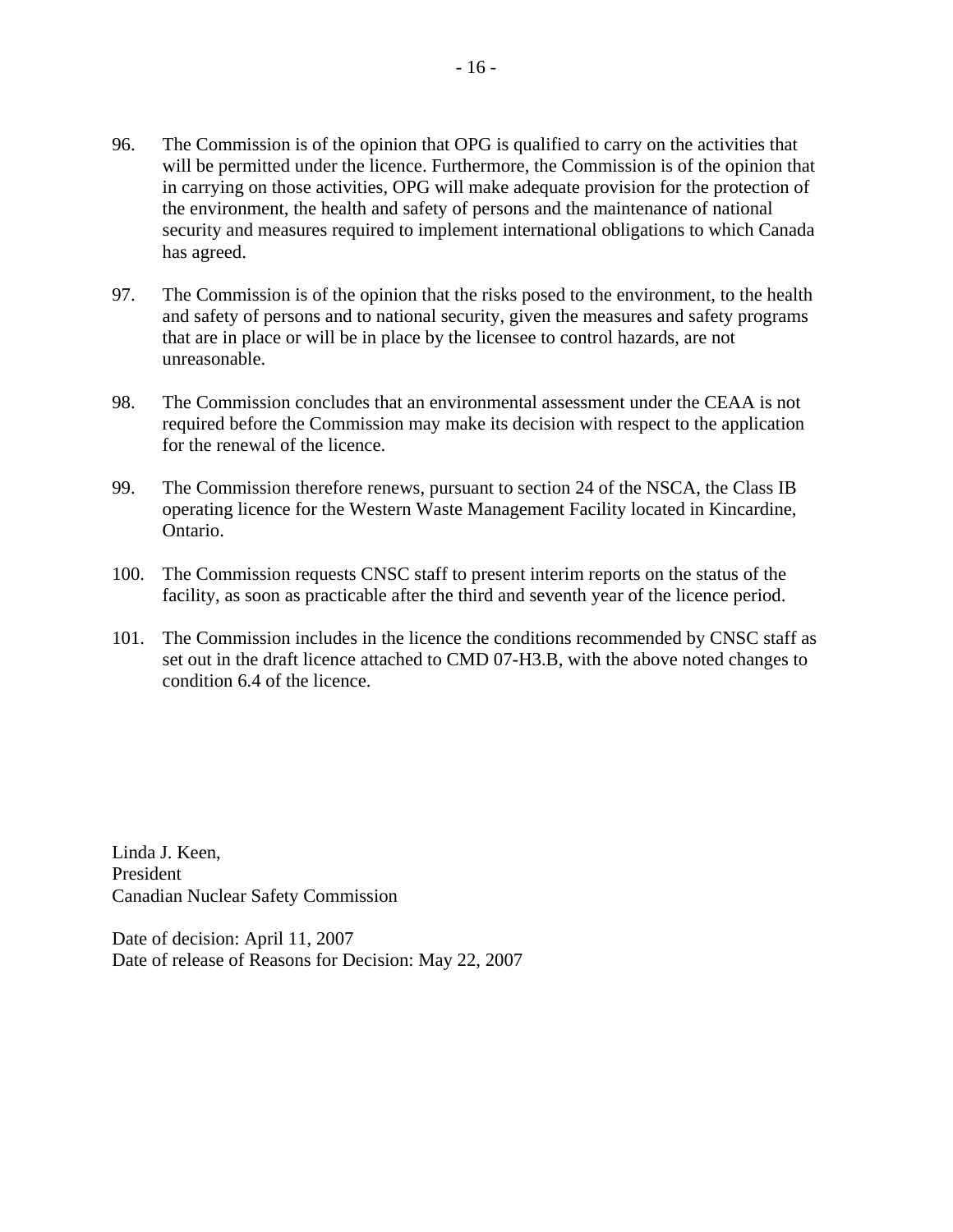# **Appendix A – Intervenors**

| <b>Intervenors</b>                                                     | <b>Document Number</b> |
|------------------------------------------------------------------------|------------------------|
| Corporation of the Township of Huron-Kinloss, represented by M. Twolan | CMD 07-H3.2            |
| County of Bruce, represented by M. Twolan                              | CMD 07-H3.3            |
| Municipality of Kincardine, represented by L. Kraemer                  | CMD 07-H3.4            |
| Town of Saugeen Shores, represented by M. Smith                        | CMD 07-H3.5            |
| Power Workers' Union, represented by P. Falconer                       | CMD 07-H3.6            |
|                                                                        | CMD 07-H3.6A           |
| Citizens For Renewable Energy, represented by Z. Kleinau               | CMD 07-H3.7            |
|                                                                        | CMD 07-H3.7A           |
| Don Rosart                                                             | CMD 07-H3.8            |
| A.R. (Sandy) Donald                                                    | CMD 07-H3.9            |
| Ken King                                                               | CMD 07-H3.10           |
| Saugeen Shores Chamber of Commerce                                     | CMD 07-H3.11           |
| Michael Pickup                                                         | CMD 07-H3.12           |
| <b>Barry Schmidt</b>                                                   | CMD 07-H3.13           |
| Lynn Bos                                                               | CMD 07-H3.14           |
| Paul Austin                                                            | CMD 07-H3.15           |
| <b>James Pannell</b>                                                   | CMD 07-H3.16           |
| Municipality of Brockton                                               | CMD 07-H3.17           |
| <b>Canadian Nuclear Association</b>                                    | CMD 07-H3.18           |
| Municipality of Arran-Elderslie                                        | CMD 07-H3.19           |
| <b>Bruce Retiree's Association</b>                                     | CMD 07-H3.20           |
| Glenn R. Sutton                                                        | CMD 07-H3.21           |
| William J. Henderson                                                   | CMD 07-H3.22           |
| Maureen A. Couture                                                     | CMD 07-H3.23           |
| <b>Energy Solutions Expo</b>                                           | CMD 07-H3.24           |
| Municipality of Kincardine Fire Department                             | CMD 07-H3.25           |
| Jamie MacKinnon                                                        | CMD 07-H3.26           |
| Mark Kraemer                                                           | CMD 07-H3.27           |
| Paul Steckle, M.P., Huron-Bruce                                        | CMD 07-H3.28           |
| <b>NUKEN Services Inc.</b>                                             | CMD 07-H3.29           |
| Kincardine Scottish Festival and Highland Games                        | CMD 07-H3.31           |
| <b>Howard Ribey</b>                                                    | CMD 07-H3.32           |
| George Potter                                                          | CMD 07-H3.33           |
| South Bruce Impact Advisory Committee                                  | CMD 07-H3.34           |
| <b>Breakers Swim Team</b>                                              | CMD 07-H3.35           |
| Women in Nuclear Canada                                                | CMD 07-H3.36           |
| <b>Great Lakes United</b>                                              | CMD 07-H3.37           |
| Lake Huron Centre for Coastal Conservation                             | CMD 07-H3.38           |
| <b>Canadian Nuclear Workers Council</b>                                | CMD 07-H3.39           |
| Kincardine & District Chamber of Commerce                              | CMD 07-H3.40           |